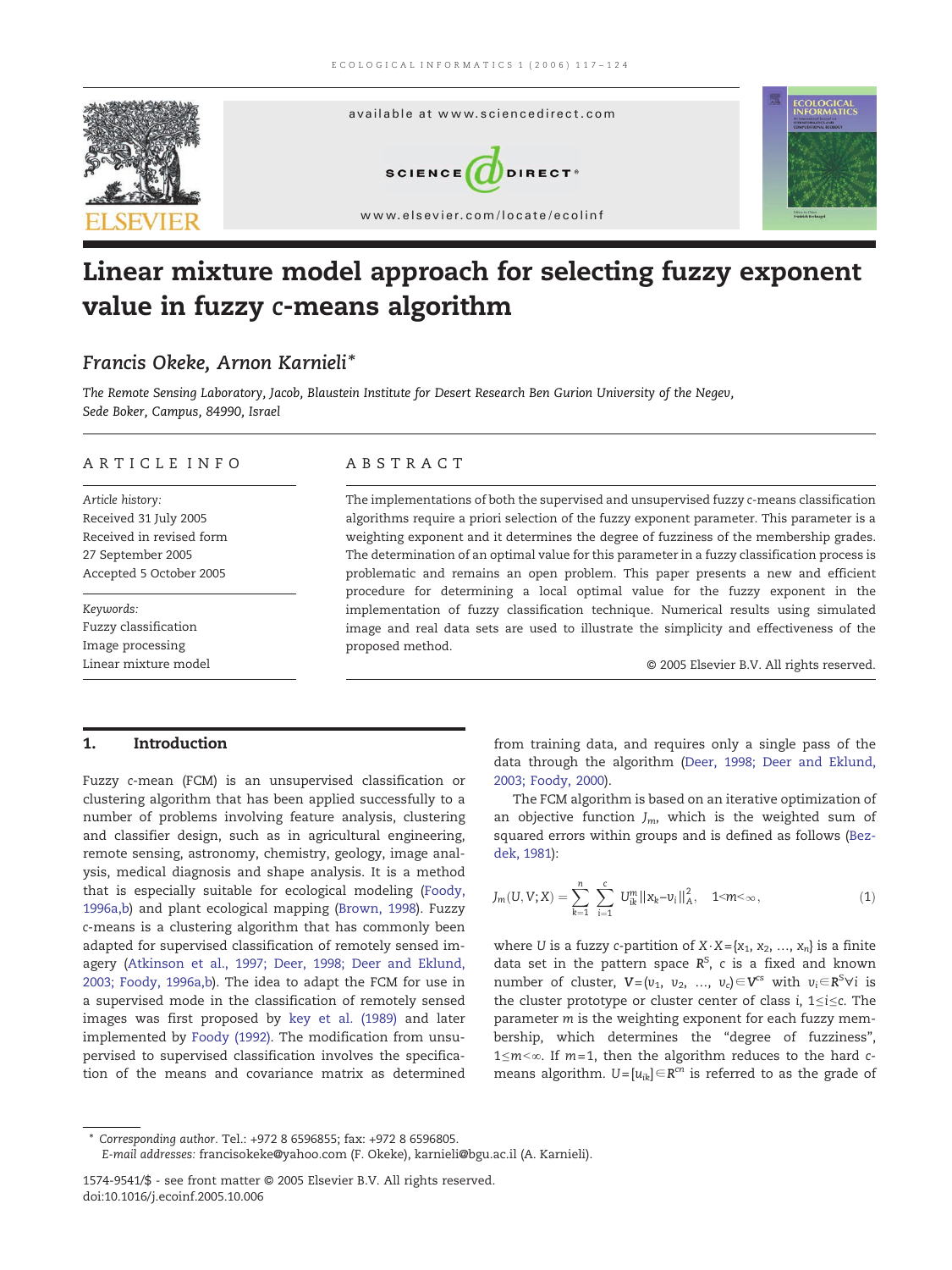membership of  $x_k$  to the cluster i.  $u_{ik}$  satisfies the following constraints;

$$
u_{ik} \in [0,1]; \ 1 \le i \le c, \ 1 \le k \le n; \ \sum_{i=1}^c \ u_{ik} = 1; \ 1 \le k \le n; \ 0 < \sum_{k=1}^n \ u_{ik} < n; \ 1 \le i \le c. \tag{2}
$$

∥x<sub>k</sub>−v<sub>i</sub>∥<sub>A</sub> is an inner product induced norm on R<sup>S</sup>; A can be any (s×s) symmetric positive definitive matrix. [Bezdek \(1981\)](#page-6-0) shows that, for  $||x_k - v_i||_A > 0$ ,  $\forall i$ ,  $\forall k$ , then J<sub>m</sub> is minimized only when  $m>1$ , and

$$
v_{i} = \frac{\sum_{k=1}^{n} (u_{ik})^{m} x_{k}}{\sum_{k=1}^{n} (u_{ik})^{m}}, \quad 1 \leq i \leq c,
$$
\n(3)

$$
u_{ik} = \frac{1}{\sum_{j=1}^{c} \left( \frac{||x_k - v_i||_A^2}{||x_k - v_j||_A^2} \right)^{1/m - 1}}, \quad 1 \le i \le c, \quad 1 \le k \le n. \tag{4}
$$

The convergence of the fuzzy c-partition and its representative fuzzy cluster centers has been demonstrated in [Bezdek](#page-6-0) [\(1981\).](#page-6-0) The optimal solution is obtained by Picard iteration through Eqs. (3) and (4). The iteration is terminated when it reaches a stable condition. This can be defined, for example, when the changes in the cluster centers or the membership values at two successive iteration steps is smaller than a predefined threshold value.

Note that in Eq. (1) any positive definite matrix A induces the inner product norm via the weighted inner product ex-pression ([Bezdek, 1981](#page-6-0)). Thus,  $||x_k - v_i||_A^2 = (x_k - v_i)^T A (x_k - v_i)$ . The matrix A determines the norm used in Eq. (1) and effectively controls the shape of the clusters ([Bezdek, 1981; Bezdek et al.,](#page-6-0) [1984; key et al., 1989](#page-6-0)). Therefore, the FCM algorithm requires, a priori, the choice of a norm (A matrix) for its execution, and A is neither determined nor optimized during the execution of the FCM algorithm. Because every norm on  $\mathbb{R}^S$  is inner product induced, there are infinitely many norms available for use in Eq. (1). However, only three of these norms enjoy widespread use ([Bezdek, 1981; Bezdek et al., 1984\)](#page-6-0). These three norms are the Euclidean norm, the Diagonal norm and the Mahalonobis norm. Let  $CC_x$  be the sample covariance matrix of the data set X; let  $\{a_i\}$  denote the eigenvalues of CC<sub>x</sub>; let  $D_x$  be the diagonal matrix with diagonal elements  $(d_x)_{ii}=a_i$ ; and let I be the identity matrix. Then, [Bezdek et al. \(1984\)](#page-6-0) defines these three norms as:

A = I∼Euclidean norm,  $A = D<sub>x</sub><sup>-1</sup> ∼$ Diagonal norm,  $A = CC<sub>x</sub><sup>-1</sup> ~ Mahalonobis norm.$ 

A detail discussion of the geometric and statistical implications of these norms can be seen in [Bezdek \(1981\).](#page-6-0) Geometrically, each norm induces a topology for  $R^S$ , which has a differently shaped unit ball. The Euclidean norm generates hyper spherical balls, so is appropriate when clusters in X have the general shape of "spherical" clouds, while the Mahalonobis norm accounts for distortions in the same way as the Diagonal norm and, additionally, tries to mitigate the effect of statistical dependence between pairs of measured features ([Bezdek, 1981\)](#page-6-0). In some cases, emphasis is placed on the dependence of  $J_m$  on A. For example, in the case of the modification of the original FCM algorithm for automatic adaptation for different cluster shapes as in [Gustafson and Kessel \(1979\)](#page-7-0) and its further extension in [Gath and Geva \(1989\)](#page-7-0). In this paper, only the Euclidean norm is applied and further reference to the matrix A is suppressed.

In addition to the number of classes c, the FCM clustering algorithm and its various extensions require a priori choice of the "degree of fuzziness" parameter m, also called fuzzy exponent, or the weighting exponent or smooth factor. When using the FCM in the supervised mode, the number of classes is known a priori and, in the unsupervised mode, the optimal number of classes is determined by fuzzy validity measures or from pre knowledge. This leaves the value of the fuzzy exponent m to be determined and its determination is problematic ([Pal and Bezdek, 1995; Pal and Bezdek, 1997; Yu et al., 2004\)](#page-7-0). As m approaches 1, the clustering becomes harder. As m becomes very large (i.e. m≥100), membership becomes almost constant and so fuzzy that virtually no cluster would be distinguished ([McBratney and Moore, 1985\)](#page-7-0). Since the parameter m is not constrained at the upper end, it poses the question as to what value m should take and whether there is a value that optimizes classification ([McBratney and Moore, 1985](#page-7-0)).

In order to determine an optimal value for m, Bezdek proposed heuristic guidelines for m in [Bezdek \(1981\).](#page-6-0) Over the years, different ranges and values for the optimal choice of m have been proposed and used by different researchers. Bezdek suggested the range 1–30, with the range 1.5–3 as giving good result. He also gave an interesting interpretation of the special case where  $m=2$  [\(Deer and](#page-7-0) [Eklund, 2003](#page-7-0)). It was noted, however, that there was no strong theoretical justification or empirical evidence for these choices [\(Deer and Eklund, 2003](#page-7-0)).

[McBratney and Moore \(1985\)](#page-7-0) investigated the choice of m for the FCM algorithm. They observed that the objective function value,  $J_m$ , decreases monotonically with increasing number of groups and increasing values of m, and that its rate of change with changing m is not constant. They then observed that the greatest change occurred around  $m = 2$ . Based on the intuitive use of  $m = 2$  by previous researches, they devised a measure,  $\phi = -\left[\left(\frac{dJ_m}{dm}\right) \sqrt{c}\right]$ , to be used in determining the optimal value for *m*, where  $\frac{dJ_m}{dm}$  is the derivative of objective function,  $J_m$ , over the fuzzy exponent m. They took the best value of m for a class to be at maximum of the curve when plotting  $\phi$  versus class. The procedure described in [McBratney and Moore \(1985\)](#page-7-0) involves a combined determination of optimal number of classes c and optimal choice of fuzzy index m. Numerical test carried out in their study found  $m = 2$  to be optimal. [Choe and Jordan \(1992\)](#page-6-0) proposed a method for determining m based on the concept of fuzzy decision theory. After defining a fuzzy goal as "good" cluster criteria and a fuzzy constraint as minimizing the sum of square errors, they choose m such that m has the maximum membership value obtained by the intersection of the fuzzy goal and fuzzy constraint. Using a numerical example, they found that the FCM algorithm was relatively insensitive to the value chosen for m in the range 8–30. They further suggested that the value  $m = 12$  was optimal. [Deer and Eklund \(2003\)](#page-7-0) presented an investigation of the value of the fuzzy exponent, m, in a supervised Mahalanobis distance fuzzy classifier by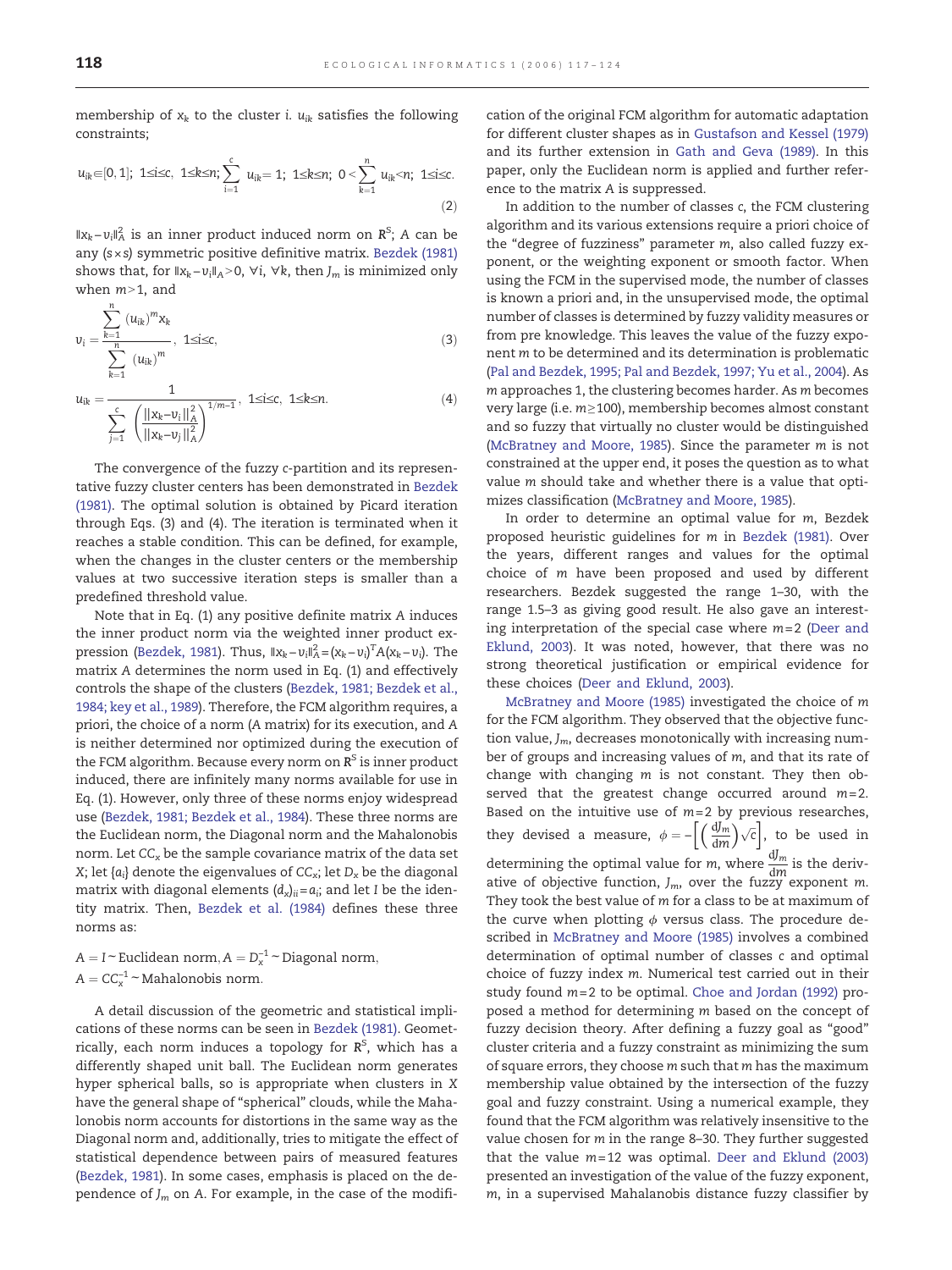requiring that the fuzzy class memberships reflect proportions of contributing classes in the pixels of a remotely sensed image. Their empirical investigation using a specific data set revealed conflicting requirements. For pure pixels, they favored fuzzy exponent of  $m = 1.6$  or higher, giving a high membership in the pure class that the pixel is actually a member of. For mixed pixels, they favored  $m=3$  (and preferably lower), thereby distributing the memberships between the classes that actually comprise the pixel. Therefore, they observed that the range 1.6–3 suggest a physical interpretation of the intuitions about "good values" for m expressed by previous authors. Their theoretical investigation, which was also based on the condition that the fuzzy memberships reflect the proportions of contributing classes, revealed some special cases. Most notably, that  $m = 3$  returns the ideal fuzzy memberships for all class proportions in the case of identical distributions. They stated that this thereby provided a measure of theoretical support for previous findings derived from empirical use of the FCM clustering algorithm. Their study also reported cases where there were no value m that returns fuzzy memberships equaling class proportions. Also some past studies used validity indices to determine appropriate choice for the fuzzy index m. For instance, [Chen and Lee \(2001\)](#page-6-0) used the separation index S of [Xie and Beni \(1991\)](#page-7-0) and series of test to determine that  $m = 2.5$  would be the preferred choice for remote sensing images. However, [Pal and Bezdek \(1995, 1997\)](#page-7-0)

already reported that the S can become unpredictable for very high or low values of exponent, m, and that the index S can be strongly influenced by m because it utilizes the FCM centroids to calculate S.

Most recently, [Yu et al. \(2004\)](#page-7-0) presented detailed theoretical and numerical analysis of the fuzzy exponent. They gave not only a new local optimality test on fixed points of the FCM, but also proffered a new approach to selecting the weighting exponent in the FCM. They gave two theoretical rules for selecting the fuzzy exponent as follows:

Rule 
$$
\alpha
$$
:  $m \le \frac{\min(s, n-1)}{\min(s, n-1)-2}$ , if  $\min(n-1, s) \ge 3$ .  
Rule  $\beta$ :  $m \le \frac{1}{1-2\lambda_{\max}(F\hat{u})}$ , if  $\lambda_{\max}(F\hat{u}) < 0.5$ .

Where Fů=H $^{\rm T}$ H/n; s and  $\lambda_{\rm max}$ (F $u^*$ ) are the number of nonzero eigenvalues and the maximum eigenvalue of the matrix  $F\mathring{u}$ , respectively; and

$$
H = \left[\frac{(x_1-\overline{x})}{\|x_1-\overline{x}\|}, \frac{(x_2-\overline{x})}{\|x_2-\overline{x}\|}, \dots, \frac{(x_n-\overline{x})}{\|x_n-\overline{x}\|}\right].
$$

These rules provide theoretical upper bounds for the valid fuzzy exponent in the FCM. However when  $\lambda_{\text{max}}(F\ddot{\theta}) \geq 0.5$ , both rules become invalid and the selection of appropriate fuzzy exponent then depends on the discretion of the user.

Generally, there has not been any unified approach or universally accepted procedure for choice of optimal value for the fuzzy exponent, m. In a review study, [Xinbo and](#page-7-0) [Weixin \(2002\)](#page-7-0) observed that all the proposal, of interval values and single values for m, come from experiments or experience, which are heuristic, but do not provide a straightforward way for optimal choice of m. In addition, they stated that all the proposals lack appropriate test approaches for selecting

optimal m-value and that the open problem of choice for optimal m-value still call for further investigation. In this paper, we present a new procedure for the choice of optimal m-value for FCM algorithm and its various extensions. We show that our algorithm determine good m-value within a range of valid m-values. Also for the case where the rules of [Yu et al. \(2004\)](#page-7-0) failed to provide an upper bound for the selection of suitable m-value (i.e. when  $\lambda_{\text{max}}(Fu^*) \ge 0.5$ ), our algorithm still provided precise value for the FCM.

# 2. Proposed new procedure for choice of optimal fuzzy exponent

Different ranges and single values for optimal fuzzy exponent, m, used by different researchers, have been stated in the previous section. For these ranges of values, there are still possibilities of making more precise choices of m-value within the range. Really, there must be an m-value that is the best within a range of m-values, based on certain criteria. This best value is desirable in order to provide a common procedure for comparing different classification tasks. On the other hand, the various proposals or the use of a single  $m$ -value  $(m=2)$ being the most popular) for the FCM processing of any particular data type (i.e. remote sensing data) would not be good enough and may be misleading. This is because every data set from any specific data type has unique data structure. This has been demonstrated in the detailed empirical and theoretical investigation of [Deer and Eklund \(2003\)](#page-7-0), where it was found that pure pixels favored the use  $m = 1.6$ , while mixed pixels within the same data set favored the use of  $m = 3$ . Also [Choe and Jordan \(1992\)](#page-6-0) pointed out that the appropriate fuzzy exponent would depend on the complexity of the data structure. These are collaborated by the detailed theoretical and numerical analysis of [Yu et al. \(2004\).](#page-7-0) The structure of the data set is unknown a priori and may vary considerably from one point to the other within the same data set. Therefore, since every data set has a unique data structure, the optimal mvalue should be peculiar to each particular data set and should be sought from within the data structure of each data set.

To do that, let us assume that a finite data set,  $X = \{x_1, x_2, \dots, x_n\}$  $x_2, ..., x_k$  in the pattern space  $\mathbb{R}^S$ , is to be processed by an unsupervised FCM algorithm. Let us also take the products of the classification procedure on X to be  $\check{X}(\check{U},\check{V})$  from the same space;  $\stackrel{*}{c}$  as the resultant number of classes;  $\vec{V} = (\stackrel{*}{v}_1, \stackrel{*}{v}_2, \dots, \stackrel{*}{v}_k) \in \mathbb{R}^{\vec{c}s}$ , with  $\stackrel{*}{v}_i \in \mathbb{R}^S \forall i$  as the resultant class prototype or center of class i, 1≤i≤cઁ; and  $\mathring{U}=[\overset{*}{u}_{ik}]\in\textbf{R}^{cn},\ \overset{*}{u}_{ik}$ as the resultant grade of membership of  $x_k$  to the class i. Assuming we want to reconstruct or predict the original data set X, using the output of the FCM classification procedure, we obtain  $\check{X}(\check{U}, \check{V})$ . There will always be a difference between the product,  $\check{X}(\check{U},\check{V})$ , and the original data set. This is simply because the FCM is a type of generalization of reality. Thus

$$
\parallel X - \stackrel{*}{X} \parallel = \sigma, \ \sigma > 0, \ \forall m,\tag{5}
$$

where ∥.∥ is any suitable similarity or distance measure. We define the optimal fuzzy exponent  $m_0$  to be the m-value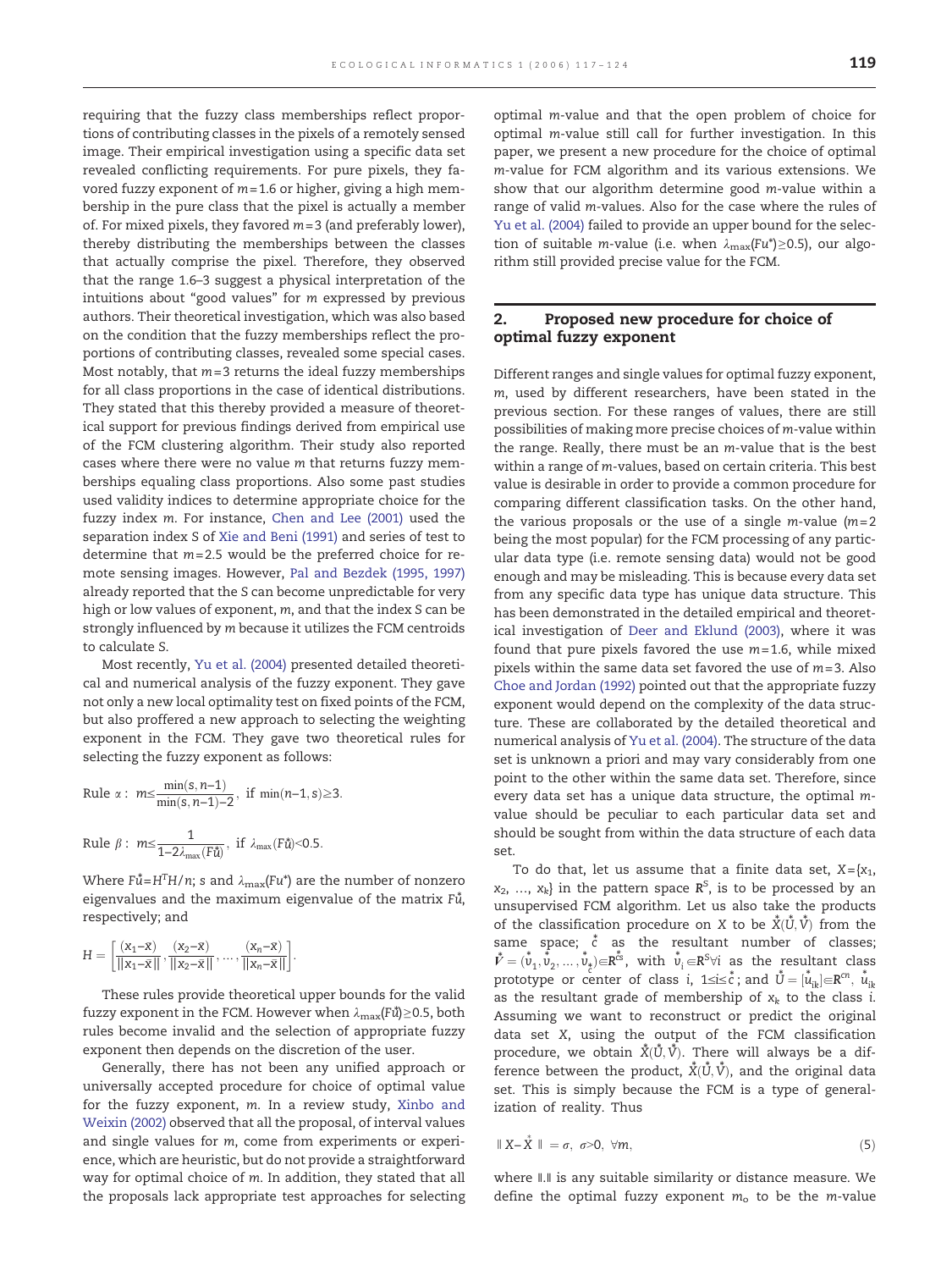corresponding to  $min(\sigma)$ , the minimum value (over some range of m-values) of the difference between the original data set and the reconstructed or predicted data set. Optimality in this case is referred to the favorable condition of being capable of reconstructing the original data set using product of fuzzy classification. This property is desirable since it provides a unifying and common criterion useful for comparing the suitability of different classification outputs.

In order to reconstruct or predict the original data set from the outputs of the FCM algorithm, we employ the idea of linear mixture modeling in remote sensing. Consider the linear mixture model for sub-pixel land cover estimation, where reflectance of a pixel in each spectral band is expressed as linear combination of the characteristic reflectances of its component endmembers weighted by their respective areal proportion within the pixel ([Ichoku and](#page-7-0) [Karnieli, 1996\)](#page-7-0). In the linear mixture model, the reflectance r is expressed as

$$
r = Ax + e,\tag{6}
$$

where A represents the endmembers, x represents the proportion of respective endmembers contained in each pixel and e represents an error term. In linear mixture modeling, the objective is to solve Eq. (6) for the proportion  $x$  of the endmembers in individual pixels, given the reflectance R and the endmembers A. In our own case, we are interested in the reverse. If we ignore the error term, we can restate Eq. (6), for a one-dimensional data set (i.e. aerial photographs) using the output of FCM algorithm as follows

$$
\stackrel{*}{X} = \stackrel{*}{V} \stackrel{*}{U},\tag{7}
$$

where  $\check{X}$  represents the (1×k) vector of predicted DN values of the data set,  $\mathring{V}$  represent the  $(1 \times \mathring{c})$  vector of the FCM outputted prototypes (centers) and  $\mathring{U}$  represents the  $(\mathring{\mathfrak{c}}\times\mathring{\mathsf{k}})$ matrix of the FCM outputted degree of membership of each prototype to the DN values. In this case,  $\check{V}$  is similar to A, the endmembers in Eq. (6), and  $\mathring{U}$  is similar to x, the proportion of respective endmembers in Eq. (6), while  $\check{X}$  is similar to R, the reflectance in Eq. (6). Thus, we predict X with  $\mathring{X}$ using the outputs  $\check{V}$  and  $\check{U}$ . What follows is a description of a heuristic strategy for the determination of an m-value for an unsupervised FCM classification procedure using the linear mixture model.

#### 2.1. Algorithm for the determination of optimal m-value

This algorithm assumes that the optimal number of classes in the data set must have been determined. Optimal number of classes might be known a priori as in the case of supervised classification in remote sensing or determined by classification validity measures. Thus, assuming we have determined the optimal number of classes  $\mathring{\mathfrak{c}},$  then  $m$  is determined as follows:

- i. Initialization: Set  $m = 1.1$ ;  $\stackrel{*}{\mathfrak{c}}$ , and choose appropriate maximum possible value for  $m$ ,  $m_{\text{max}} \cdot m_{\text{max}}$  can be chosen to be 3, 5 or 7.
- ii. Use any FCM algorithm to compute fuzzy prototypes  $\check{V}$ and fuzzy membership grades  $\mathring{U}$ .
- iii. Reconstruct the original data set using Eq. (7).
- iv. Compute and record  $\sigma$ , the difference between the original data set and the predicted data set using Eq. (5).
- v. Increment the m-value,  $m=m+$  increment; if  $m \le m_{\text{max}}$  go to ii.  $m_{\text{max}}$  has been chosen in step i.
- vi. End and determine the optimal m-value, which is the mvalue corresponding to the least  $\sigma$  value, min( $\sigma$ ), referred to here as best predicted value (BPV).

Note that, in order not to miss the best m-value, initial runs of the algorithm might be made by setting  $m_{\text{max}}$  and increment to large values. For example,  $m_{\text{max}}$  might be set to 30 and the increment set to 5. With this initial run, a coarse best mvalue will be obtained from where a more refined  $m_{\text{max}}$  and increment will be set. Thus, initial runs will act as guidance in the selection of final  $m_{\text{max}}$  and increment value for the algorithm. Alternatively, rules  $\alpha$  and  $\beta$  of [Yu et al. \(2004\)](#page-7-0) can be used to determine  $m_{\text{max}}$ . Numerical results of this procedure follow.

#### 3. Experimental validation

#### 3.1. Simulated data set

In order to compare the true cover proportion and the fuzzy membership grades obtained from fuzzy classification, the actual composition of the reference data must be known. To get this information for real data set is problematic due to various practical problems including spatial inaccuracies ([Maselli et al., 1996\)](#page-7-0). Because of these problems, we simulated an image of 1-m resolution (Sm1) comprising of four classes (trees, shrubs, herbaceous plants, and bare soil), and with digital numbers (DN) values ranging from 64 to 255. Trees appear in red, shrubs in blue, herbaceous plants in light green and bare soil in cyan. Further, we degraded the resolution of part of this data set by means of spatial degradation technique. The degradation is performed in a block at the center of the image. The resultant image (Sm2) is shown in [Fig. 1](#page-4-0) and is the image to be used for the analyses. The spatial degradation was done by simple averaging of DN values of  $4\times4$  pixels for the part of the original data set degraded, following the procedure in [Maselli et al. \(1996\).](#page-7-0) Finally, we computed the proportion of the classes (trees, shrubs, herbaceous plants, and bare soil) in the simulated image by simply considering the number of the classes contained in each degraded pixel based on Sm1. This we termed the true class proportion. For instance, if the degraded pixel is made up of 8 original pixels of trees and 8 original pixels of shrubs, then the proportion of trees and shrubs in this pixel is 0.5 each, while the proportion of herbaceous plant and bare soil would be zero each. However, it should be noted that this method of synthesizing data sets is without regard to the so-called point spread function (PSF) of imaging devices and may lead to data not particularly representative of what an actual imaging device would have recorded ([Maselli et al.,](#page-7-0) [1996\)](#page-7-0). This method of computation of the proportion, though not rigorous, is considered adequate for the illustrations in this work.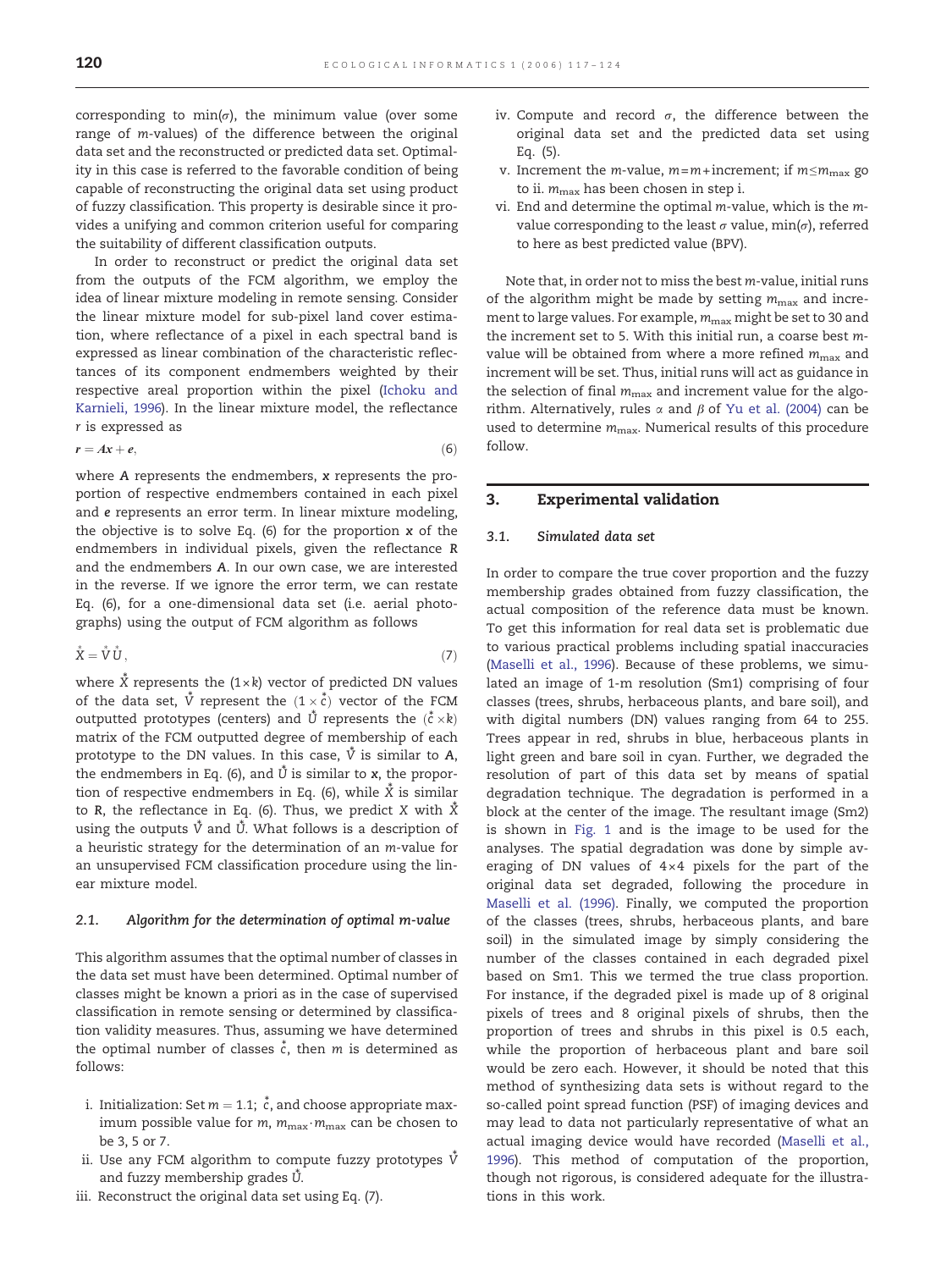<span id="page-4-0"></span>

Fig. 1 – Simulated image (Sm2) showing trees, shrubs, herbaceous plants, and bare soil (center of the image is degraded).

#### 3.2. Results of fuzzy classification of simulated image

We first determined the optimal number of classes in the data set (Sm2). Varying the fuzzy exponent (m) from 1.1 to 3, we performed fuzzy classification for number of classes from 2 to 7. The result is shown in Fig. 2, where the optimal number of classes is confirmed to be 4 using 7 different fuzzy validity criteria. These are: partition coefficient (F) and partition entropy (H) of [Bezdek \(1981\)](#page-6-0); non-fuzzy index (NFI) of [Roubens](#page-7-0) [\(1978\)](#page-7-0); fuzzyness performance index (FPI) and modified partition entropy (MPE) ([Roubens, 1982](#page-7-0)); separation index S of [Xie](#page-7-0) [and Beni \(1991\)](#page-7-0);  $V_k$  of [Kwon \(1998\)](#page-7-0). The optimal number of classes for the fuzzy classification based on the 7 validity measures is 4. The partition coefficient (F) and the non-fuzzy index (NFI) take the maximum value as the optimal number of classes, while the rest take minimum. As expected, Fig. 2 is similar for all values of the fuzzy exponent from 1.1 to 3.



Fig. 2 – Validity measures for number of classes from 2 to 7.

Practically, the number of classes does not change significantly for a small variation of m-values such as from 1.1 to 3.

With the optimal number of classes now fixed at 4, we then determined the optimal value of the fuzzy exponent using the technique of computing BPV as described in Section 2. In this study, four distance metrics are used to find the difference between the predicted data and the original data set. These metrics are Euclidean distance (E), Divergence distance (Div), Bhattacharyya distance (Ba) and Angular separation (AS). We performed fuzzy classification of the data set (Sm2) with number of clusters fixed at 4 and the fuzzy exponent varying from 1.4 to 2.5 at 0.1 increment. Initial runs show that the best value must lie between 1.4 and 2.5. Frobenius matrix norm (Euclidean norm) and the matrix two-norm (spectra norm) were used to determine the difference between the matrix of true



Fig. 3 – Differences of matrix norms for fuzzy exponents from 1.4 to 2.5.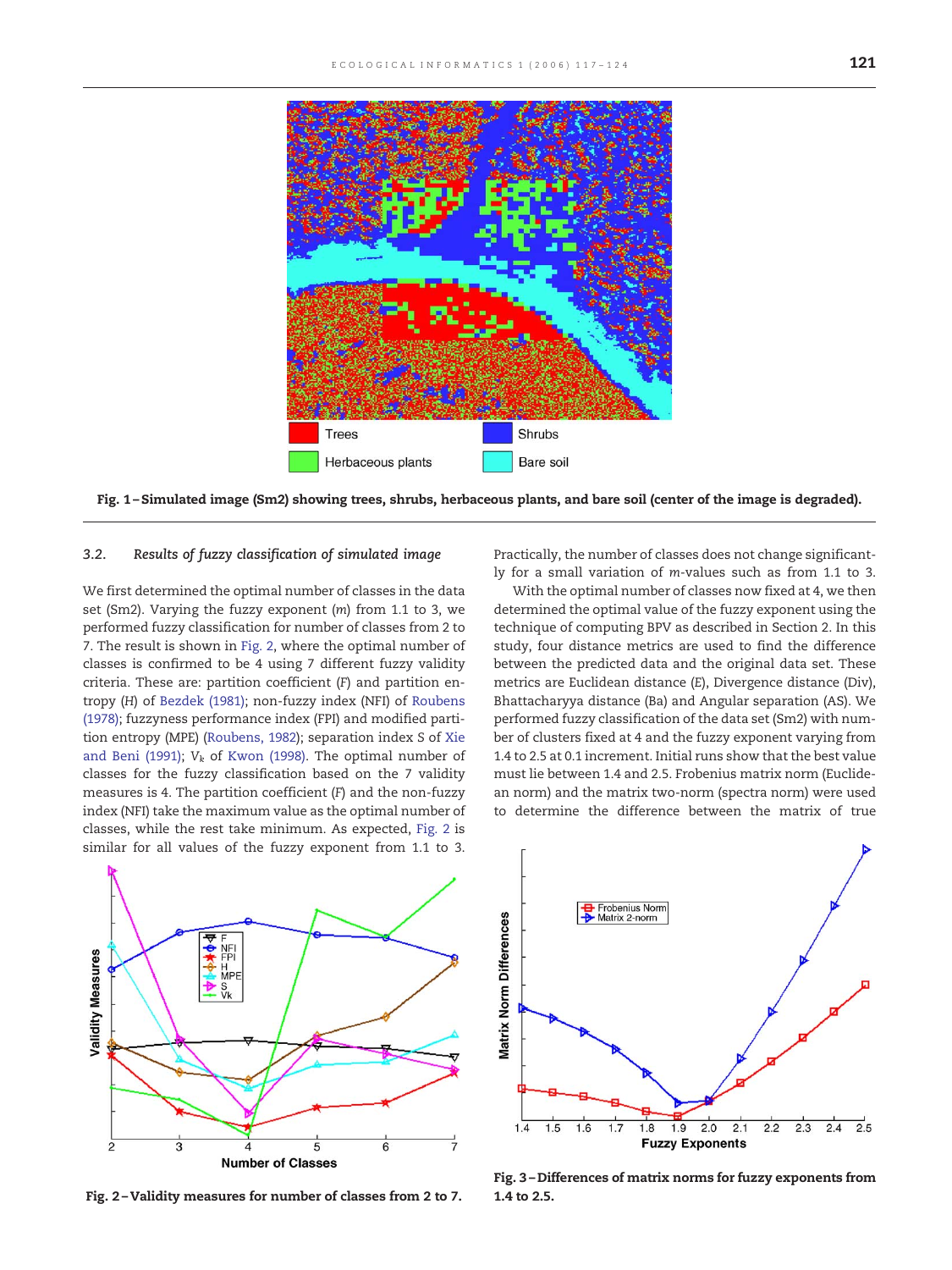

Fig. 4 – Distance metrics for fuzzy exponents from 1.4 to 2.5.

proportion and the membership grades. (The norm of a matrix is a scalar that gives some measure of the magnitude of the elements of the matrix. The spectra norm of matrix A, for instance, is the largest singular value of the singular value decomposition of matrix A, while the Euclidean norm of matrix A is the square root of the sum of the diagonal elements of the product of matrix A by itself). The determined differences are plotted against the values of fuzzy exponents. The result is shown in [Fig. 3.](#page-4-0) The figure shows that the fuzzy exponent (m= 1.9) generated membership grades that have the least matrix distance from the true class proportion, for m-values between 1.4 and 2.5. The differences between the original data set and the predicted data set in terms of distance metrics are plotted against fuzzy exponents between 1.4 and 2.5 and shown in Fig. 4. The figure shows that  $(m=1.9)$  is the optimal value. Here the experiment conducted with the use of four metric indices is only for the sake of comparing results from different possibilities. One metric index will be adequate to determine BPV. These results show the effectiveness of the algorithm in Section 2.1 as well as collaborate earlier reports by researchers that fuzzy membership grades reflect the proportion of contributing classes.

#### 3.3. Results of fuzzy classification of real data set

Real data set processed for the numerical experiments in this study were those used by [Yu et al. \(2004\)](#page-7-0) and can be obtained from the UCI Repository of Machine Learning Databases [\(UCI,](#page-7-0) [2005\)](#page-7-0). The data sets have known number of features and number of classes and we did not have to determine the optimal number of classes. For all the data sets, the FCM classification was performed using fuzzy exponent values from 1.1 to 3.0 at an increment of 0.1, and the Euclidean distance was used to compute the reconstruction error between the original data set and the predicted data set. Column 7 in Table 1 shows the optimal fuzzy exponent values as determined by our algorithm of Section 2.1, while column 6 gives the upper bound for the selection of fuzzy exponent values as illustrated in [Yu et al. \(2004\)](#page-7-0). The results show that the algorithm of Section 2.1 provided precise fuzzy exponent values that fall within the upper bounds as determined by the rules in [Yu et al. \(2004\)](#page-7-0) for the Sonar, Vowel, Isolet5, PimalIndianDiabetes, Waveform and Glass data sets. Remarkably, for the case of the Iris data set where there was no upper bound based on rules described in [Yu et al. \(2004\),](#page-7-0) our algorithm of Section 2.1 still determined an optimal fuzzy exponent value.

#### 4. Discussion

The fuzzy c-means algorithm converges to a solution when provided with all suitable parameters, which include appropriate number of iterations and or convergence tolerance values, optimal number of classes and optimal fuzzy exponent. Appropriate number of iterations and tolerance values are mainly set during computations. Optimal number of classes is either known a priori from pre knowledge as in supervised classification tasks or determined by using fuzzy validity criteria. Suitable and precise fuzzy exponent values must also be set in FCM computations especially when comparing different fuzzy classification schemes.

Once the optimal number of classes are known, the value for the centroids do not change significantly with changing values of the fuzzy exponent, but the membership grades do ([McBratney and Moore, 1985\)](#page-7-0). Therefore, changes in membership grades correlate highly with changes in fuzzy exponents. The linear mixture model of Eq. (6) is used for the reconstruction of the original data set based on the assertion that fuzzy membership grades reflect the proportion of contributing classes. Many past studies have suggested, with varying degrees of empirical support, that there is a strong relationship between fuzzy memberships and true proportions of contributing classes. These include [Atkinson et al. \(1997\)](#page-6-0),

| Table 1 – Result of processing of real data set obtained from the UCI Repository of Machine Learning Databases |                |                 |                |                                         |                                            |            |
|----------------------------------------------------------------------------------------------------------------|----------------|-----------------|----------------|-----------------------------------------|--------------------------------------------|------------|
| Name of data set                                                                                               | No. of samples | No. of features | No. of classes | $\lambda_{\text{max}}(F_{\text{Data}})$ |                                            | <b>BPV</b> |
|                                                                                                                |                |                 |                |                                         | $1-2\lambda_{\text{max}}(F_{\text{Data}})$ |            |
| Isolet5                                                                                                        | 1559           | 617             | 26             | 0.1926                                  | 1.6265                                     | 1.2        |
| Sonar                                                                                                          | 208            | 60              |                | 0.1949                                  | 1.6388                                     | 1.1        |
| Vowel                                                                                                          | 990            | 10              | 11             | 0.2189                                  | 1.7787                                     | 1.2        |
| PimaIndian diabetes                                                                                            | 768            | 8               | 2              | 0.2558                                  | 2.0475                                     | 2.0        |
| Waveform                                                                                                       | 5000           | 21              | ζ              | 0.3272                                  | 2.8935                                     | 1.2        |
| Glass                                                                                                          | 214            | 9               | 6              | 0.3424                                  | 3.1726                                     | 1.3        |
| Iris                                                                                                           | 150            | 4               | ζ              | 0.6652                                  | $+\infty$                                  | 1.7        |
| $\mathbf{u}$<br>$\cdots$ , $\cdots$ , $\cdots$ , $\cdots$ , $\cdots$<br>$\mathbf{m}$                           |                |                 |                |                                         |                                            |            |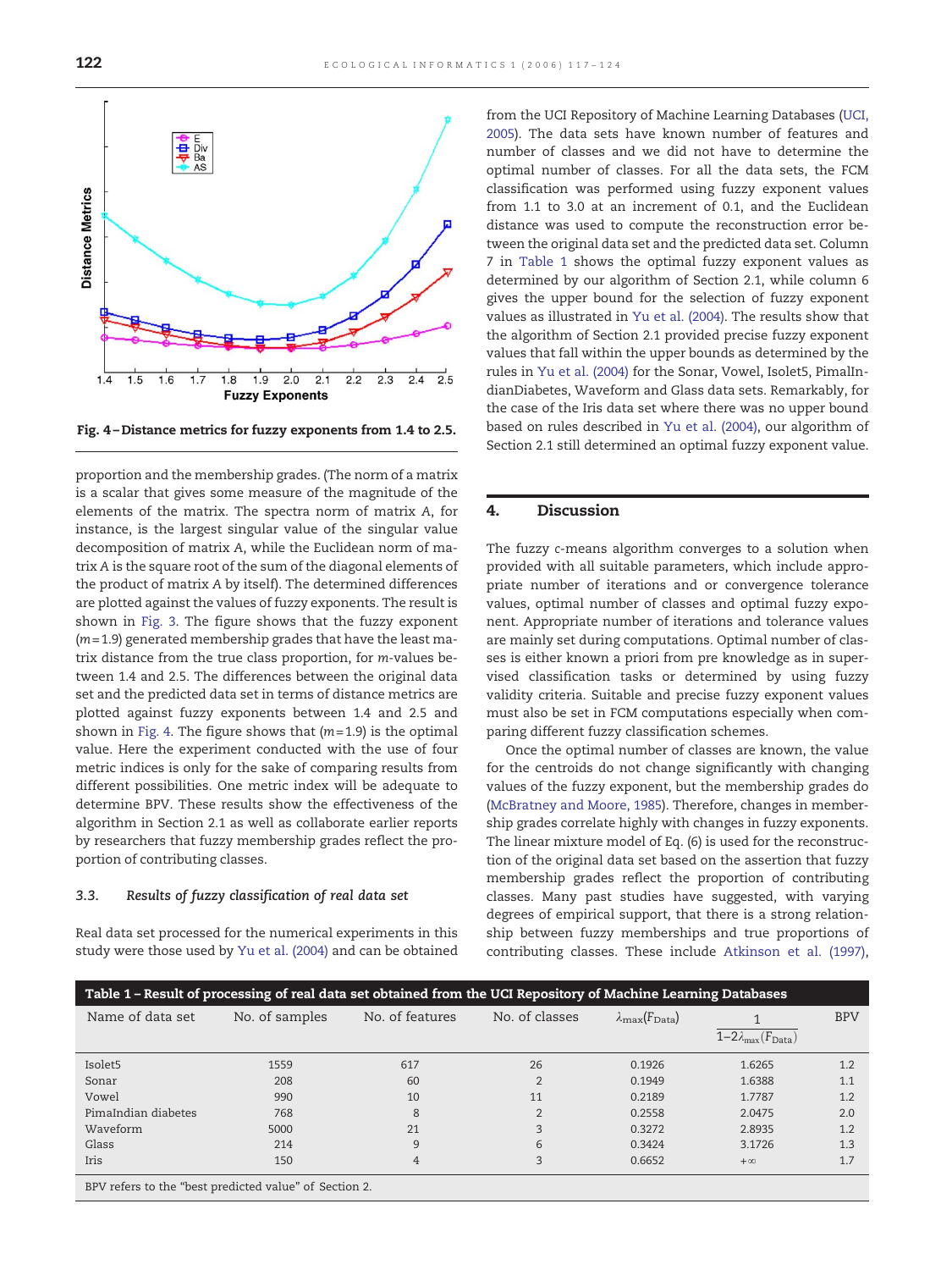<span id="page-6-0"></span>Canters (1997), [Deer \(1998\)](#page-7-0), [Deer and Eklund \(2003\)](#page-7-0), [Fisher and](#page-7-0) [Pathirana \(1990\),](#page-7-0) [Foody \(1992, 1996a,b\)](#page-7-0), [Foody and Cox \(1994\),](#page-7-0) [Maselli et al. \(1996\)](#page-7-0) and [Wang \(1990a,b\).](#page-7-0) However, [Schowen](#page-7-0)[gerdt \(1996\)](#page-7-0) cautioned against the use of likelihood indicators (fuzzy memberships derived partly using hard statistical pattern classification approaches) as a global measure of class mixing proportions, especially for classes having relatively low separability and considerable distribution overlap. Nevertheless, these likelihood indicators are not equivalent to the fuzzy membership grades described in this work, and therefore the above caution does not counter the analysis made in this work. Also [Deer and Eklund \(2003\)](#page-7-0) pointed out some cases where fuzzy memberships did not equal class proportion. Excluding such special cases, we assert in this paper and in collaboration with results from other past researchers that fuzzy partitions have strong correlation with true class mixing proportions. The centroids are similar to the fixed endmembers in linear mixture model. Though the reconstructed points based on Eq. (7) are convex combination of the fixed centroids, they are also products of centroids and the membership grades and membership grades depend on fuzzy exponent values. Therefore, if the optimal number of classes of a data set has been correctly determined, then the best fuzzy clustering output will actually be the one that reproduced approximately the original data set or nearest to the original data set based on the linear mixture model. The fuzzy exponent that leads to this reproduction of the original data set becomes by implication and optimal value.

[Deer and Eklund \(2003\)](#page-7-0) in a recent paper proposed an approach for the determination of optimal m-value requiring that the (supervised) fuzzy classification return fuzzy memberships reflecting class proportions in a remotely sensed data set. Our work in this paper extends the notion of [Deer](#page-7-0) [and Eklund \(2003\)](#page-7-0) by describing an approach that chooses mvalue that minimizes the "error" between the output of the FCM and the true class proportions via the original data set. Since in practice it would not always be possible to obtain the true class proportion from the sub-sampled test data or "ground truth", the true data set is used to reconstruct this "error". Future work will try to use true class proportions of different multidimensional data sets to test the algorithm of Section 2.1. Presently for practical purposes, the rules of [Yu et](#page-7-0) [al. \(2004\)](#page-7-0) (or trial runs of the algorithm of Section 2.1) can be used to set the upper bounds for m-values, and the algorithm of Section 2.1 used with Euclidean distance to derive the best m-value within a range of values.

The method described in this work is similar to the approach adopted in the work of [Metternicht \(1999\)](#page-7-0), where the sharpness and inflection values of the Semantic Import Model fuzzy function, are manipulated in such a way that the resulting fuzzy membership function is in accordance with the shape of the data to be analyzed for change detection. Sharpness in the fuzzy Semantic Import Model is an indicator of increased membership to a fuzzy set and the inflection is the turning point of the function. Both quantities in the Semantic Import Model correspond to the fuzzy exponent in the FCM algorithm since they act to determine the fuzziness of the membership function.

The algorithm presented in this work for the determination of optimal fuzzy exponent has been programmed in Matlab version 6.5 and tested in a PC (Pentium 4, 2GB RAM). The algorithm runs very fast, for example, approximately 3 min for an average data set of about 1,000,000 points, for onedimensional data set (aerial photo), using Euclidean distance metric.

# 5. Conclusion

The fuzzy exponent (m-value) is required for the implementation of the fuzzy classification algorithm. The question of choice of optimal value for the fuzzy exponent has remained an open problem. This paper presents a new and suitable procedure of determining an optimal fuzzy exponent for fuzzy classification. In the proposed procedure, the output of the fuzzy classification is used to predict the original data set. Then the differences between the predicted data and the original data set, for a range of fuzzy exponent values, are inspected. The fuzzy exponent value that corresponds to the least distance between the predicted data set and the original data set becomes the optimal value. Numerical results using simulated image indicate that the proposed method was able to identify a fuzzy exponent value, which gave fuzzy membership grades closest to the true class proportion. Also numerical results with real data sets show the simplicity and effectiveness of the algorithm. It was able to provide precise optimal fuzzy exponent values in all cases and even in the worst case where there is no theoretical upper bound for the fuzzy exponent value.

Outside being able to generate fuzzy membership values that are closest to the true class proportion, the proposed method has the benefit of providing a unified method of identifying optimal fuzzy exponent. This is achieved only with the products of classification and without considering the algorithm of the fuzzy classification itself. Thus the method is applicable to all cases (original fuzzy c-means algorithm and its extensions) wherever the value of the fuzzy exponent is required.

### REFERENCES

- Atkinson, P.M., Cutler, M.E.J., Lewis, H., 1997. Mapping sub-pixel proportional land cover with AVHRR imagery. International Journal of Remote Sensing 18, 917–935.
- Bezdek, J.C., 1981. Pattern Recognition with Fuzzy Objective Function Algorithms. Plenum Press, New York.
- Bezdek, J.C., Ehrlich, R., Full, W., 1984. FCM: the fuzzy c-means clustering algorithm. Computers and Geosciences 10, 191–203.
- Brown, D.G., 1998. Mapping historical forest types in Baraga County Michigan, USA as fuzzy sets. Plant Ecology 134, 97–111.
- Canters, Frank, 1997. Evaluating the uncertainty of area estimates derived from fuzzy land-cover classification. Photogrammetric Engineering and Remote Sensing 63, 403–414.
- Chen, Chi-Farn, Lee, Jyh-Ming, 2001. The validity measurement of fuzzy c-means classifier for remotely sensed images. 22nd Asian Conference on Remote Sensing (Singapore).
- Choe, H., Jordan, J.B., 1992. On the optimal choice of parameters in a fuzzy c-means algorithm. IEEE International Conference on Fuzzy Systems 349–354.